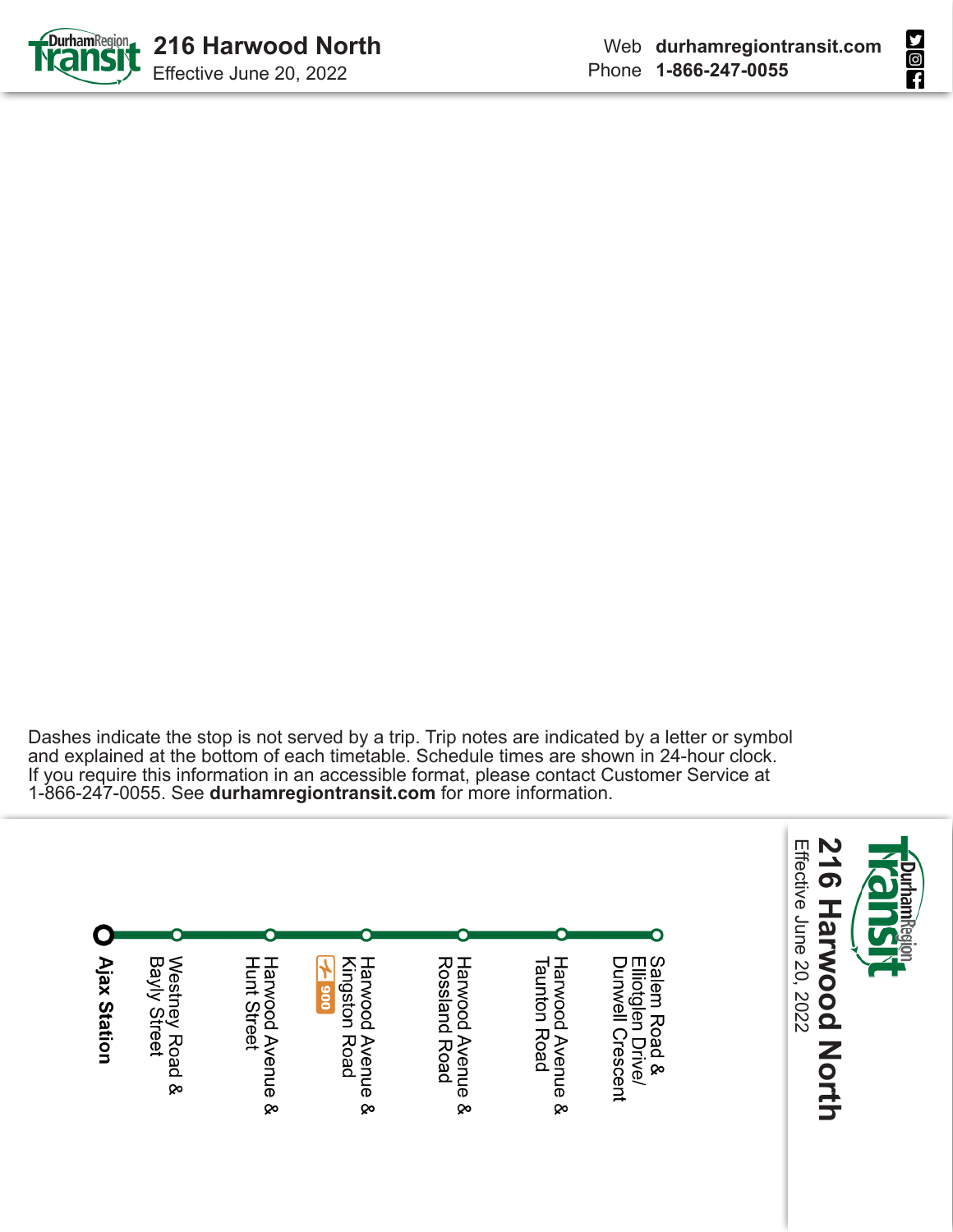

## **216 Harwood North**

Effective June 20, 2022

| Weekday<br><b>North</b>        |                                                            |                                  |                                  |                                  |                                               |
|--------------------------------|------------------------------------------------------------|----------------------------------|----------------------------------|----------------------------------|-----------------------------------------------|
| #2569<br>Ajax Station<br>Stop: | Harwood @ Kings<br>Crescent (South stop)<br>#2073<br>Stop; | Harwood @ Kingston<br>Stop #2158 | Harwood @ Rossland<br>Stop #2164 | Harwood @ Taunton<br>Stop #93140 | Salem @ Dunwel<br>#93138<br>Stop <sub>i</sub> |
| 06:21                          | 06:28                                                      | 06:32                            | 06:37                            | 06:41                            | 06:43                                         |
| 06:51                          | 06:58                                                      | 07:02                            | 07:07                            | 07:11                            | 07:13                                         |
| 07:21                          | 07:28                                                      | 07:32                            | 07:37                            | 07:41                            | 07:43                                         |
| 07:51                          | 07:58                                                      | 08:02                            | 08:07                            | 08:11                            | 08:13                                         |
| 08:21                          | 08:28                                                      | 08:32                            | 08:37                            | 08:41                            | 08:43                                         |
| 08:51                          | 08:58                                                      | 09:02                            | 09:07                            | 09:11                            | 09:13                                         |
| 09:21                          | 09:28                                                      | 09:32                            | 09:37                            | 09:41                            | 09:43                                         |
| 09:52                          | 09:59                                                      | 10:03                            | 10:08                            | 10:12                            | 10:14                                         |
| 10:22                          | 10:29                                                      | 10:33                            | 10:38                            | 10:42                            | 10:44                                         |
| 10:52                          | 10:59                                                      | 11:03                            | 11:08                            | 11:12                            | 11:14                                         |
| 11:22                          | 11:29                                                      | 11:33                            | 11:38                            | 11:42                            | 11:44                                         |
| 11:52                          | 11:59                                                      | 12:03                            | 12:08                            | 12:12                            | 12:14                                         |
| 12:24                          | 12:31                                                      | 12:35                            | 12:40                            | 12:44                            | 12:46                                         |
| 13:00                          | 13:07                                                      | 13:11                            | 13:16                            | 13:20                            | 13:22                                         |
| 13:30                          | 13:37                                                      | 13:41                            | 13:46                            | 13:50                            | 13:52                                         |
| 14:00                          | 14:07                                                      | 14:11                            | 14:16                            | 14:20                            | 14:22                                         |
| 14:30                          | 14:37                                                      | 14:41                            | 14:46                            | 14:50                            | 14:52                                         |
| 15:00                          | 15:07                                                      | 15:11                            | 15:16                            | 15:20                            | 15:22                                         |
| 15:30                          | 15:39                                                      | 15:44                            | 15:49                            | 15:53                            | 15:55                                         |
| 16:00                          | 16:09                                                      | 16:14                            | 16:19                            | 16:23                            | 16:25                                         |
| 16:30                          | 16:39                                                      | 16:44                            | 16:49                            | 16:53                            | 16:55                                         |
| 17:00                          | 17:09                                                      | 17:14                            | 17:19                            | 17:23                            | 17:25                                         |
| 17:30                          | 17:39                                                      | 17:44                            | 17:49                            | 17:53                            | 17:55                                         |
| 18:00                          | 18:07                                                      | 18:11                            | 18:15                            | 18:19                            | 18:21                                         |
| 18:30                          | 18:37                                                      | 18:41                            | 18:45                            | 18:49                            | 18:51                                         |
| 19:00                          | 19:07                                                      | 19:11                            | 19:15                            | 19:19                            | 19:21                                         |
| 19:30                          | 19:37                                                      | 19:41                            | 19:45                            | 19:49                            | 19:51                                         |
| 20:00                          | 20:07                                                      | 20:11                            | 20:15                            | 20:19                            | 20:21                                         |
| 20:30                          | 20:37                                                      | 20:41                            | 20:45                            | 20:49                            | 20:51                                         |
| 21:00                          | 21:07                                                      | 21:11                            | 21:15                            | 21:19                            | 21:21                                         |
| 21:30                          | 21:37                                                      | 21:41                            | 21:45                            | 21:49                            | 21:51                                         |
| 22:00                          | 22:07                                                      | 22:11                            | 22:15                            | 22:19                            | 22:21                                         |
|                                |                                                            |                                  |                                  |                                  |                                               |

| Weekday<br>South                   |                                  |                                  |                                  |                               |                            |
|------------------------------------|----------------------------------|----------------------------------|----------------------------------|-------------------------------|----------------------------|
| Salem @ Elliottglen<br>Stop #93137 | Harwood @ Taunton<br>Stop #93139 | Harwood @ Rossland<br>Stop #2144 | Harwood @ Kingston<br>Stop #2151 | Harwood @ Hunt<br>Stop #91000 | Stop #2569<br>Ajax Station |
| 05:20                              | 05:23                            | 05:27                            | 05:31                            | 05:34                         | 05:42                      |
| 05:50                              | 05:53                            | 05:57                            | 06:01                            | 06:04                         | 06:12                      |
| 06:20                              | 06:23                            | 06:27                            | 06:31                            | 06:34                         | 06:42                      |
| 06:50                              | 06:53                            | 06:57                            | 07:01                            | 07:04                         | 07:12                      |
| 07:20                              | 07:23                            | 07:27                            | 07:31                            | 07:34                         | 07:42                      |
| 07:50                              | 07:53                            | 07:57                            | 08:01                            | 08:04                         | 08:12                      |
| 08:20                              | 08:23                            | 08:27                            | 08:31                            | 08:34                         | 08:42                      |
| 08:50                              | 08:53                            | 08:57                            | 09:01                            | 09:04                         | 09:12                      |
| 09:20                              | 09:23                            | 09:27                            | 09:31                            | 09:34                         | 09:42                      |
| 09:50                              | 09:53                            | 09:57                            | 10:01                            | 10:04                         | 10:12                      |
| 10:20                              | 10:23                            | 10:27                            | 10:31                            | 10:34                         | 10:42                      |
| 10:50                              | 10:53                            | 10:57                            | 11:01                            | 11:04                         | 11:12                      |
| 11:20                              | 11:23                            | 11:27                            | 11:31                            | 11:34                         | 11:42                      |
| 11:50                              | 11:53                            | 11:57                            | 12:01                            | 12:04                         | 12:12                      |
| 12:29                              | 12:32                            | 12:36                            | 12:41                            | 12:45                         | 12:54                      |
| 12:59                              | 13:02                            | 13:06                            | 13:11                            | 13:15                         | 13:24                      |
| 13:29                              | 13:32                            | 13:36                            | 13:41                            | 13:45                         | 13:54                      |
| 13:59                              | 14:02                            | 14:06                            | 14:11                            | 14:15                         | 14:24                      |
| 14:29                              | 14:32                            | 14:36                            | 14:41                            | 14:45                         | 14:54                      |
| 14:59                              | 15:02                            | 15:06                            | 15:11                            | 15:15                         | 15:24                      |
| 15:30                              | 15:33                            | 15:37                            | 15:42                            | 15:46                         | 15:55                      |
| 16:00                              | 16:03                            | 16:07                            | 16:12                            | 16:16                         | 16:25                      |
| 16:30                              | 16:33                            | 16:37                            | 16:42                            | 16:46                         | 16:55                      |
| 17:00                              | 17:03                            | 17:07                            | 17:11                            | 17:14                         | 17:22                      |
| 17:29                              | 17:32                            | 17:36                            | 17:40                            | 17:43                         | 17:51                      |
| 17:59                              | 18:02                            | 18:06                            | 18:10                            | 18:13                         | 18:21                      |
| 18:29                              | 18:32                            | 18:36                            | 18:40                            | 18:43                         | 18:51                      |
| 18:59                              | 19:02                            | 19:06                            | 19:10<br>19:47                   | 19:13                         | 19:21<br>19:58             |
| 19:36<br>20:06                     | 19:39<br>20:09                   | 19:43<br>20:13                   | 20:17                            | 19:50<br>20:20                |                            |
| 20:34                              | 20:37                            | 20:41                            | 20:45                            | 20:48                         | 20:28<br>20:56             |
| 21:04                              | 21:07                            | 21:11                            | 21:14                            | 21:18                         | 21:24                      |
| 21:34                              | 21:37                            | 21:41                            | 21:44                            | 21:48                         | 21:54                      |
|                                    |                                  |                                  |                                  |                               |                            |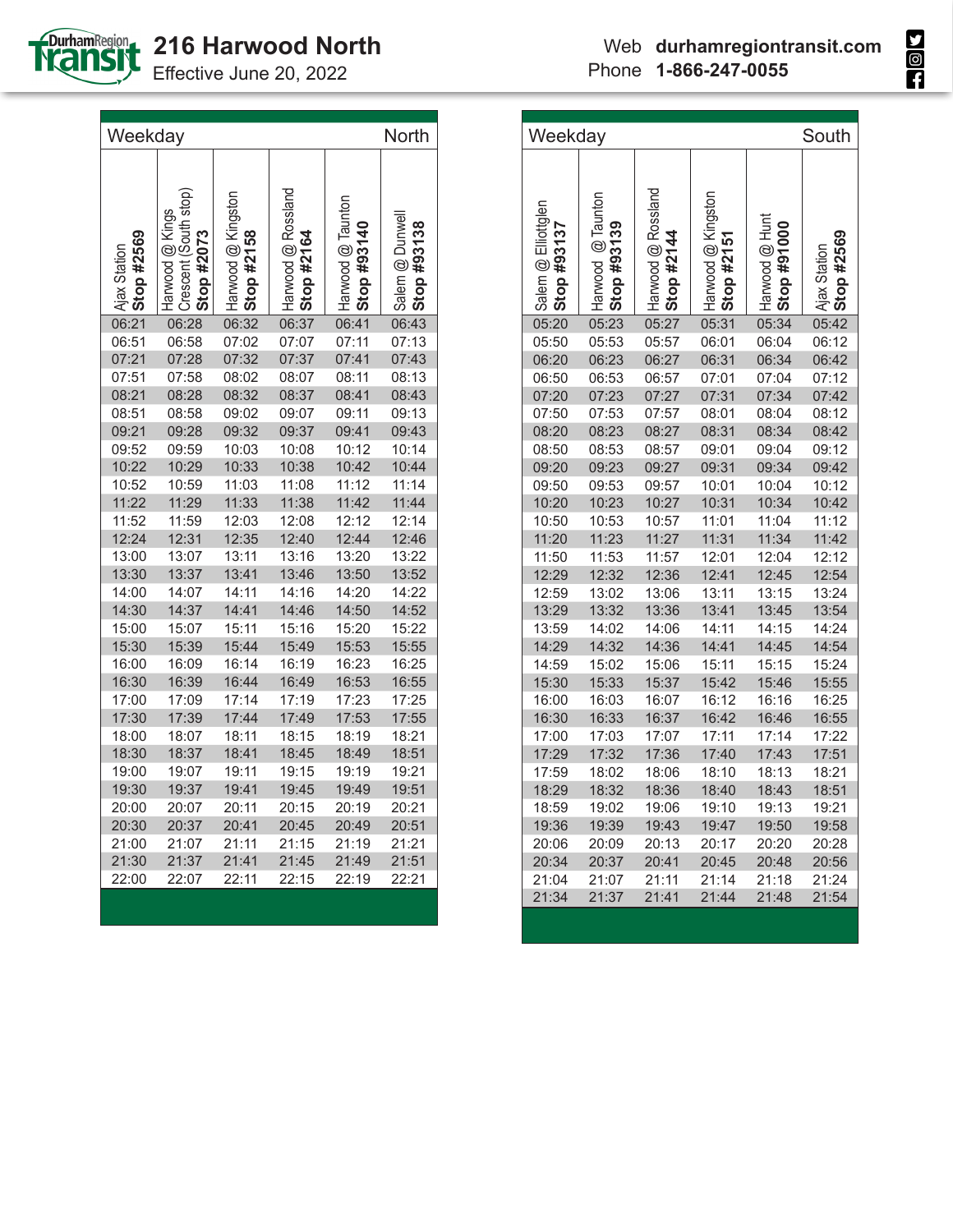

## **216 Harwood North**

Effective June 20, 2022

| Saturday<br>North          |                                                  |                                  |                                  |                                  |                                |
|----------------------------|--------------------------------------------------|----------------------------------|----------------------------------|----------------------------------|--------------------------------|
| Stop #2569<br>Ajax Station | Harwood @ Kings<br>Crescent (South<br>Stop #2073 | Harwood @ Kingston<br>Stop #2158 | Harwood @ Rossland<br>Stop #2164 | Harwood @ Taunton<br>Stop #93140 | Salem @ Dunwell<br>Stop #93138 |
| 06:26                      | 06:32                                            | 06:36                            | 06:39                            | 06:43                            | 06:45                          |
| 06:56                      | 07:02                                            | 07:06                            | 07:09                            | 07:13                            | 07:15                          |
| 07:26                      | 07:32                                            | 07:36                            | 07:39                            | 07:43                            | 07:45                          |
| 07:56                      | 08:02                                            | 08:06                            | 08:09                            | 08:13                            | 08:15                          |
| 08:26                      | 08:32                                            | 08:36                            | 08:39                            | 08:43                            | 08:45                          |
| 08:56                      | 09:02                                            | 09:06                            | 09:09                            | 09:13                            | 09:15                          |
| 09:26                      | 09:32                                            | 09:36                            | 09:39                            | 09:43                            | 09:45                          |
| 09:48                      | 09:54                                            | 09:58                            | 10:01                            | 10:05                            | 10:07                          |
| 10:18                      | 10:24                                            | 10:28                            | 10:31                            | 10:35                            | 10:37                          |
| 10:48                      | 10:54                                            | 10:58                            | 11:01                            | 11:05                            | 11:07                          |
| 11:17                      | 11:23                                            | 11:27                            | 11:31                            | 11:35                            | 11:37                          |
| 11:47                      | 11:53                                            | 11:57                            | 12:01                            | 12:05                            | 12:07                          |
| 12:17                      | 12:23                                            | 12:27                            | 12:31                            | 12:35                            | 12:37                          |
| 13:00                      | 13:06                                            | 13:10                            | 13:14                            | 13:18                            | 13:20                          |
| 13:30                      | 13:36                                            | 13:40                            | 13:44                            | 13:48                            | 13:50                          |
| 14:00                      | 14:06                                            | 14:10                            | 14:14                            | 14:18                            | 14:20                          |
| 14:30                      | 14:37                                            | 14:41                            | 14:45                            | 14:48                            | 14:51                          |
| 15:00                      | 15:07                                            | 15:11                            | 15:15                            | 15:18                            | 15:21                          |
| 15:30                      | 15:37                                            | 15:41                            | 15:45                            | 15:48                            | 15:51                          |
| 16:00                      | 16:07                                            | 16:11                            | 16:15                            | 16:18                            | 16:21                          |
| 16:30                      | 16:37                                            | 16:41                            | 16:45                            | 16:48                            | 16:51<br>17:21                 |
| 17:00<br>17:30             | 17:07<br>17:37                                   | 17:11<br>17:41                   | 17:15<br>17:45                   | 17:18<br>17:48                   | 17:51                          |
| 18:00                      | 18:07                                            | 18:11                            | 18:15                            | 18:18                            | 18:21                          |
| 18:30                      | 18:37                                            | 18:41                            | 18:45                            | 18:48                            | 18:51                          |
| 19:00                      | 19:07                                            | 19:11                            | 19:15                            | 19:18                            | 19:21                          |
| 19:30                      | 19:37                                            | 19:41                            | 19:45                            | 19:48                            | 19:51                          |
| 20:00                      | 20:07                                            | 20:11                            | 20:15                            | 20:18                            | 20:21                          |
| 20:30                      | 20:37                                            | 20:41                            | 20:45                            | 20:48                            | 20:51                          |
| 21:00                      | 21:07                                            | 21:11                            | 21:15                            | 21:18                            | 21:21                          |
| 21:30                      | 21:37                                            | 21:41                            | 21:45                            | 21:48                            | 21:51                          |
| 22:00                      | 22:07                                            | 22:11                            | 22:15                            | 22:18                            | 22:21                          |
|                            |                                                  |                                  |                                  |                                  |                                |

| Saturday<br>South                                  |                                  |                                  |                                    |                                   |                                  |
|----------------------------------------------------|----------------------------------|----------------------------------|------------------------------------|-----------------------------------|----------------------------------|
| Salem @ Elliottglen<br>#93137<br>Stop <sub>i</sub> | Harwood @ Taunton<br>Stop #93139 | Harwood @ Rossland<br>Stop #2144 | Harwood @ Kingston<br>#215<br>Stop | Harwood @ Hunt<br>#91000<br>Stop: | #2569<br>Station<br>Stop<br>Ajax |
| 05:51                                              | 05:53                            | 05:57                            | 06:01                              | 06:04                             | 06:12                            |
| 06:21                                              | 06:23                            | 06:27                            | 06:31                              | 06:34                             | 06:42                            |
| 06:51                                              | 06:53                            | 06:57                            | 07:01                              | 07:04                             | 07:12                            |
| 07:21                                              | 07:23                            | 07:27                            | 07:31                              | 07:34                             | 07:42                            |
| 07:51                                              | 07:53                            | 07:57                            | 08:01                              | 08:04                             | 08:12                            |
| 08:20                                              | 08:23                            | 08:27                            | 08:31                              | 08:35                             | 08:42                            |
| 08:50                                              | 08:53                            | 08:57                            | 09:01                              | 09:05                             | 09:12                            |
| 09:20                                              | 09:23                            | 09:27                            | 09:31                              | 09:35                             | 09:42                            |
| 09:50                                              | 09:53                            | 09:57                            | 10:01                              | 10:05                             | 10:12                            |
| 10:20                                              | 10:23                            | 10:27                            | 10:31                              | 10:35                             | 10:42                            |
| 10:50                                              | 10:53                            | 10:57                            | 11:01                              | 11:05                             | 11:12                            |
| 11:20                                              | 11:23                            | 11:27                            | 11:31                              | 11:35                             | 11:42                            |
| 11:50                                              | 11:53                            | 11:57                            | 12:01                              | 12:05                             | 12:12                            |
| 12:36                                              | 12:39                            | 12:43                            | 12:47                              | 12:51                             | 12:58                            |
| 13:06                                              | 13:09                            | 13:13                            | 13:17                              | 13:21                             | 13:28                            |
| 13:36                                              | 13:39                            | 13:43                            | 13:47                              | 13:51                             | 13:58                            |
| 14:06                                              | 14:09                            | 14:13                            | 14:17                              | 14:21                             | 14:28                            |
| 14:36                                              | 14:39                            | 14:43                            | 14:47                              | 14:51                             | 14:58                            |
| 15:06                                              | 15:09                            | 15:13                            | 15:17                              | 15:21                             | 15:28                            |
| 15:36                                              | 15:39                            | 15:43                            | 15:47                              | 15:51                             | 15:58                            |
| 16:06<br>16:36                                     | 16:09                            | 16:13<br>16:43                   | 16:17<br>16:47                     | 16:21<br>16:51                    | 16:28                            |
| 17:06                                              | 16:39<br>17:09                   | 17:13                            | 17:17                              | 17:21                             | 16:58<br>17:28                   |
| 17:36                                              | 17:39                            | 17:43                            | 17:47                              | 17:51                             | 17:58                            |
| 18:06                                              | 18:09                            | 18:13                            | 18:17                              | 18:21                             | 18:28                            |
| 18:36                                              | 18:39                            | 18:43                            | 18:47                              | 18:51                             | 18:58                            |
| 19:06                                              | 19:09                            | 19:13                            | 19:17                              | 19:21                             | 19:28                            |
| 19:36                                              | 19:39                            | 19:43                            | 19:47                              | 19:51                             | 19:58                            |
| 20:06                                              | 20:09                            | 20:13                            | 20:17                              | 20:21                             | 20:28                            |
| 20:36                                              | 20:39                            | 20:43                            | 20:47                              | 20:51                             | 20:58                            |
| 21:06                                              | 21:09                            | 21:13                            | 21:17                              | 21:21                             | 21:28                            |
| 21:36                                              | 21:39                            | 21:43                            | 21:47                              | 21:51                             | 21:58                            |
|                                                    |                                  |                                  |                                    |                                   |                                  |